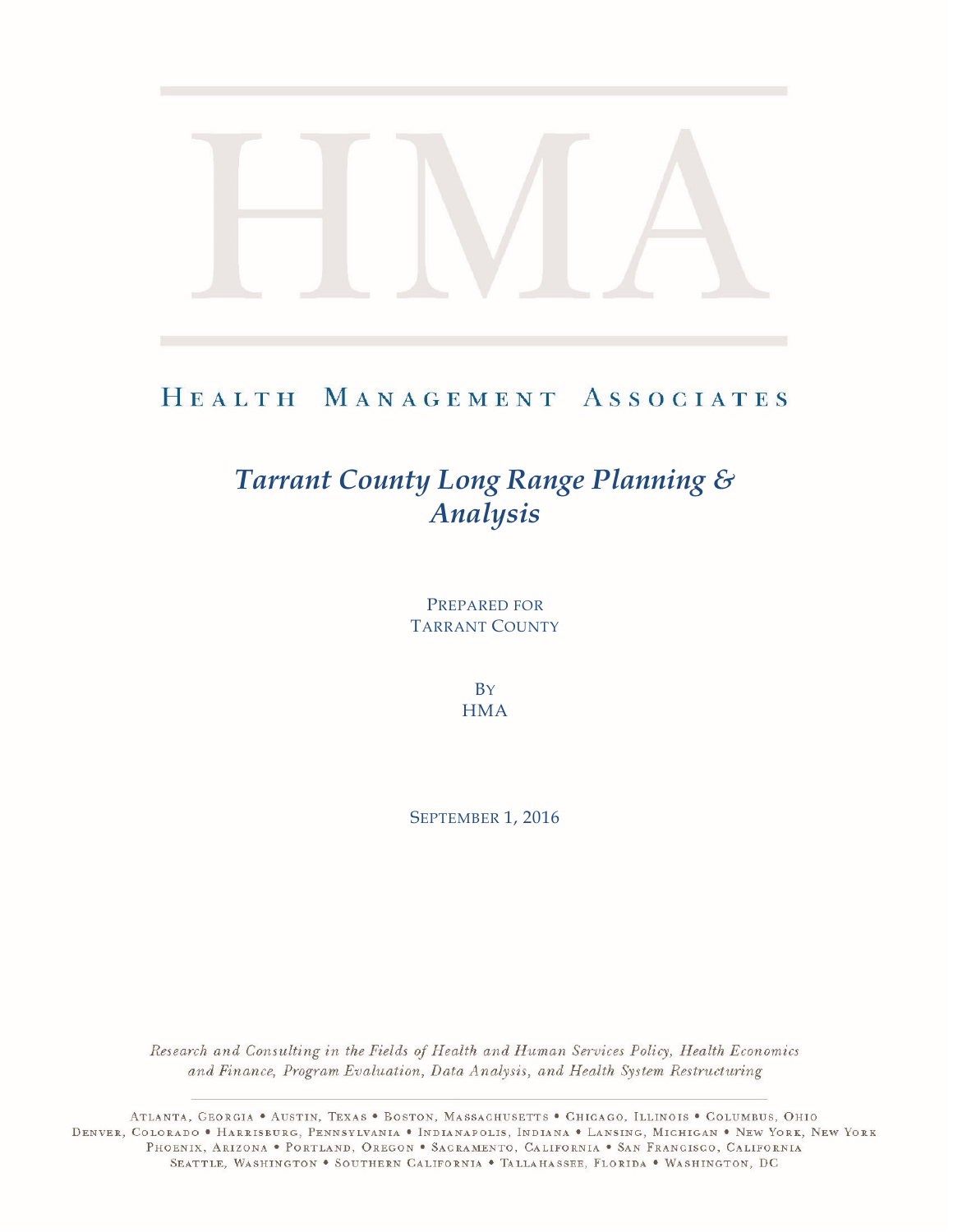# **Table of Contents**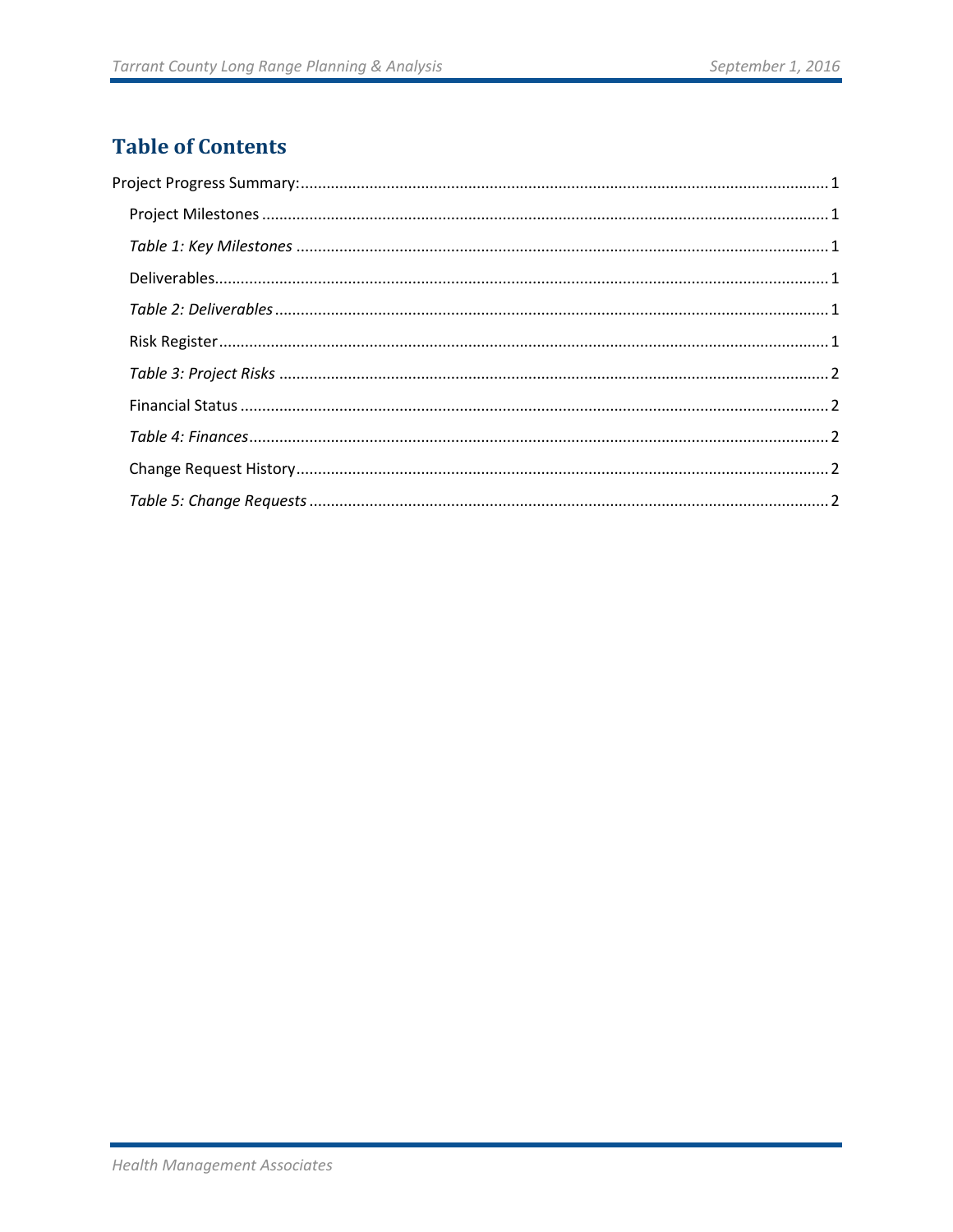## <span id="page-2-0"></span>**Project Progress Summary:**

The Tarrant County Long Range Planning & Analysis project is now underway. The agreement between Tarrant County and HMA was completed on August 23, 2016. Since that time, HMA's project leadership team has met to review the scope of work, confirm availability of staff, discuss project on-boarding, begin the development of a data request, and create the project management tools. Entering September, HMA is scheduled to meet with Tarrant County on September 7<sup>th</sup> for a formal project kickoff meeting. At this time, there are now issues or risks identified.

### <span id="page-2-1"></span>**Project Milestones**

With the project just getting started, the milestones achieved to date are modest and shown below.

<span id="page-2-2"></span>

|  |  |  |  |  | <b>Table 1: Key Milestones</b> |
|--|--|--|--|--|--------------------------------|
|--|--|--|--|--|--------------------------------|

| #              | <b>Title</b>             | <b>Planned</b><br>completion<br>date | <b>Previous</b><br>forecasted<br>completion<br>date | <b>Current</b><br>forecasted<br>completion<br>date | <b>Actual</b><br>completion<br>date |
|----------------|--------------------------|--------------------------------------|-----------------------------------------------------|----------------------------------------------------|-------------------------------------|
|                | Contract signed          | 8/23/16                              |                                                     |                                                    | 8/23/16                             |
| $\overline{2}$ | MHA on-boarding          | 8/26/16                              |                                                     |                                                    | 8/26/16                             |
| $\overline{2}$ | Project Kick-Off meeting | 9/7/16                               |                                                     | 9/7/16                                             | 9/7/16                              |
|                |                          |                                      |                                                     |                                                    |                                     |

#### <span id="page-2-3"></span>**Deliverables**

The following deliverables are planned for the upcoming month.

#### <span id="page-2-4"></span>*Table 2: Deliverables*

| <b>Deliverable</b> | <b>Planned</b> | <b>Forecasted</b> | <b>Actual</b> | <b>Status</b> |
|--------------------|----------------|-------------------|---------------|---------------|
| Data request       | 9/12/16        | 9/12/16           |               |               |
|                    |                |                   |               |               |

### <span id="page-2-5"></span>**Risk Register**

No risks have been identified to date. Issues that pose a risk to the timeline or overall project will be listed and discussed here.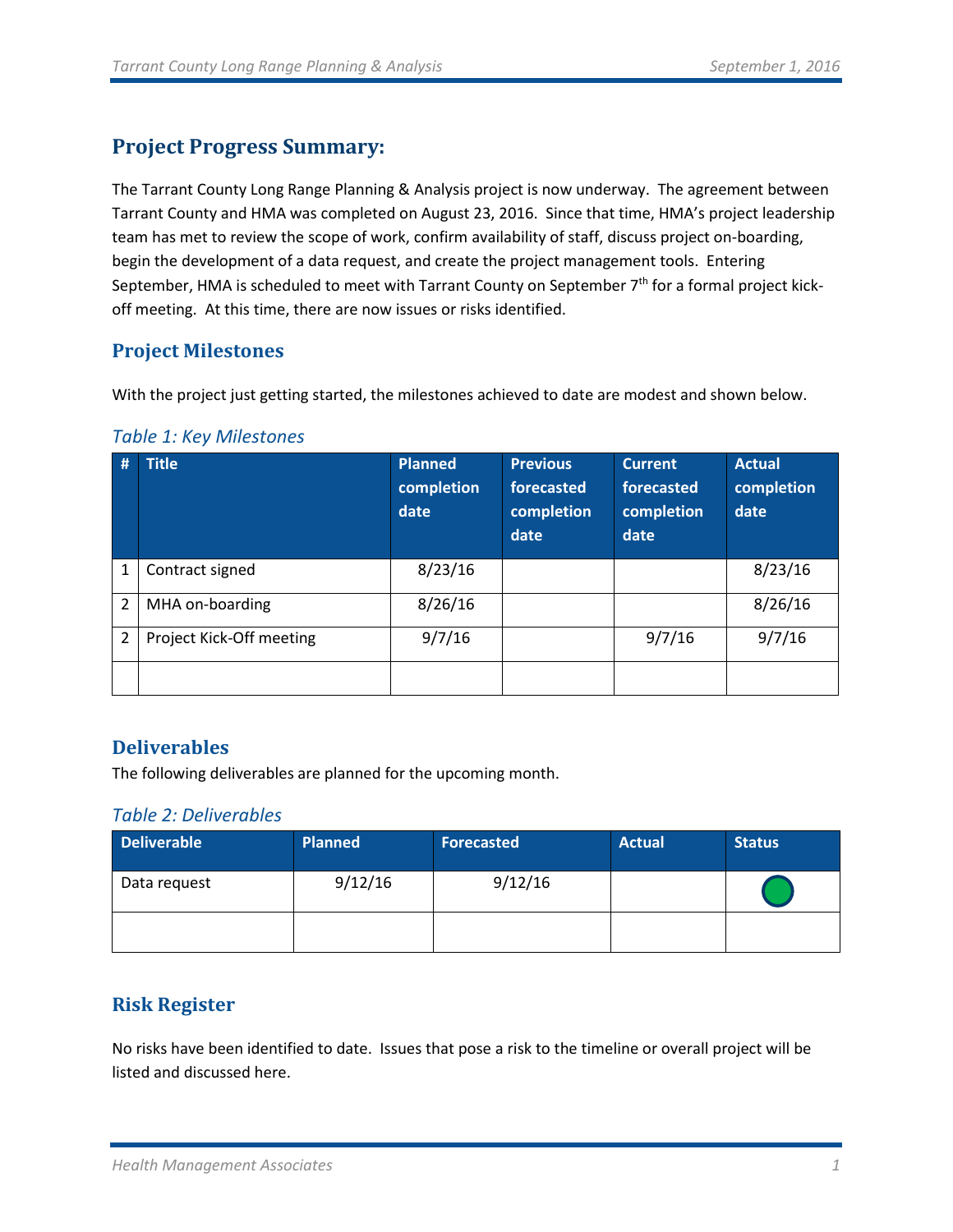#### <span id="page-3-0"></span>*Table 3: Project Risks*

| # | <b>Description</b> | <b>Mitigation plan</b><br>(what is being done<br>to prevent the risk) | <b>Contingency plan</b><br>(what will be done if<br>the risk occurs) | <b>Likelihood of</b><br>occurring | <b>Potential impact</b><br>(dollar / schedule<br>/ quality etc) |
|---|--------------------|-----------------------------------------------------------------------|----------------------------------------------------------------------|-----------------------------------|-----------------------------------------------------------------|
|   |                    |                                                                       |                                                                      |                                   |                                                                 |
|   |                    |                                                                       |                                                                      |                                   |                                                                 |

#### <span id="page-3-1"></span>**Financial Status**

To date, HMA has not submitted an invoice for any work performed. Going forward, the table below will summarize the financial position of the project.

<span id="page-3-2"></span>

| <b>Table 4: Finances</b> |  |  |  |
|--------------------------|--|--|--|
|                          |  |  |  |

| <b>INVOICED TO DATE</b>     |        |                          |           |
|-----------------------------|--------|--------------------------|-----------|
| Last month                  | \$     |                          |           |
| Project to date             | \$     | $\overline{\phantom{0}}$ |           |
| Client paid to date         | Ś      | $\overline{\phantom{0}}$ |           |
| <b>OVERDUE INVOICES</b>     |        |                          |           |
| Invoice no.                 | Amount |                          | Date Sent |
|                             |        |                          |           |
| <b>TOTAL CONTRACT VALUE</b> |        |                          |           |
| Planned total               | \$     | 655,532.00               |           |
| Agreed changes              | \$     |                          |           |
| Forecasted total            | \$     | 655,532.00               |           |

### <span id="page-3-3"></span>**Change Request History**

No changes to the scope of work or deliverables have been requested by TCC. Any such requested change would be listed here.

#### <span id="page-3-4"></span>*Table 5: Change Requests*

|  |  | # Title Samount Schedule change (if any) Status (in review, agreed, withdrawn) Comments |  |
|--|--|-----------------------------------------------------------------------------------------|--|
|  |  |                                                                                         |  |